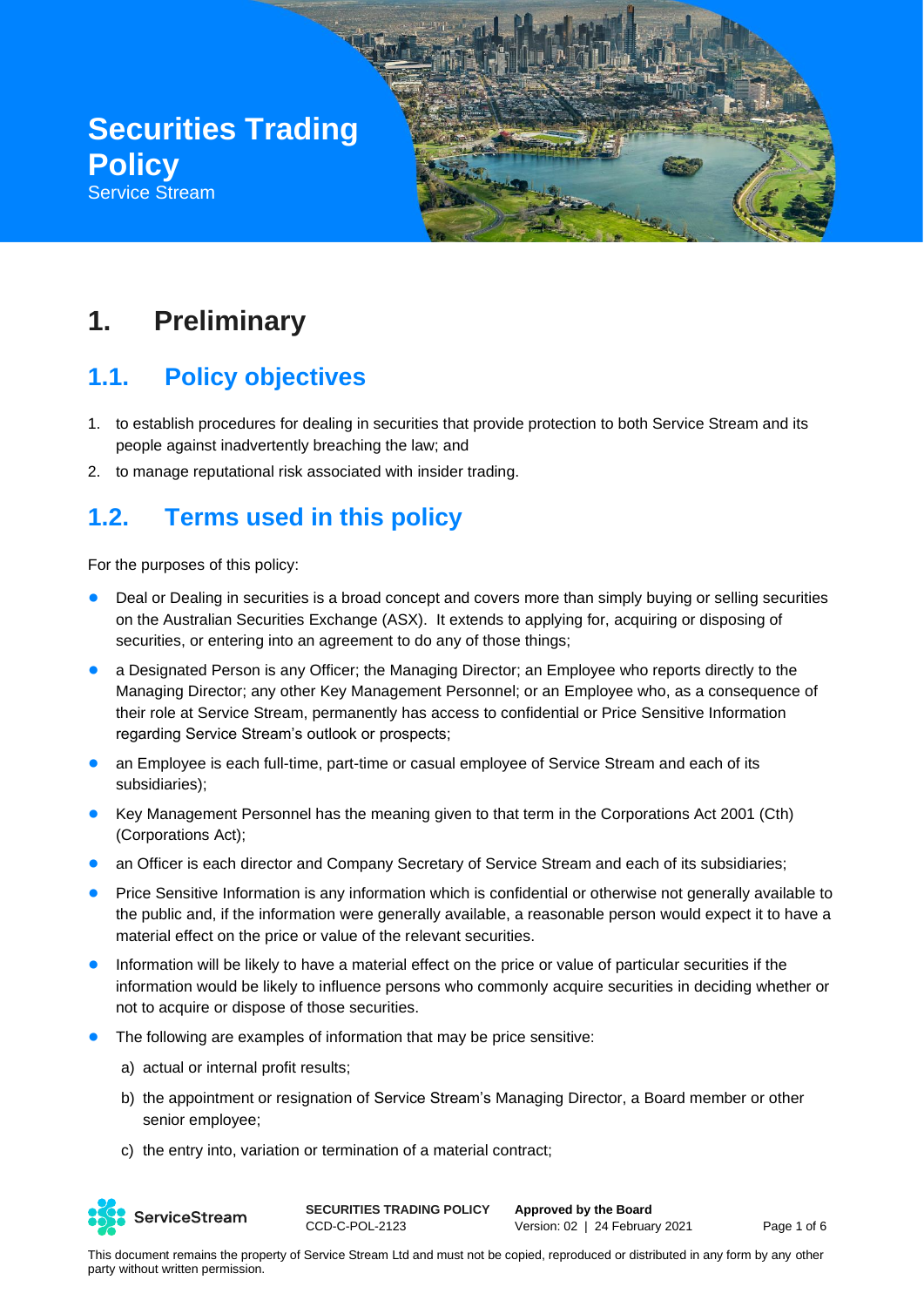d) a purchase, merger, takeover, sale or partial share of a business;

- e) actual or proposed major litigation; and
- f) any plans involving shares or other securities;
- securities include shares, options, rights, debentures (including convertible notes) and other securities (including financial products);
- Service Stream means Service Stream Limited and all its subsidiaries: and
- Service Stream Group means Service Stream and each of its subsidiaries.

### **1.3. Application**

Section 2 of this policy applies to all Officers and Employees of Service Stream and each other member of the Service Stream Group.

This policy also sets out additional obligations that apply if you are a Designated Person (or an associate of a Designated Person) as per sections 3 and 4.

This policy is given to all Officers and Employees. It is your responsibility to read, and comply with, this policy. Any non-compliance will be regarded as serious misconduct which may result in the termination of your employment or other engagement.

#### **1.4. Who to contact**

#### **If you are in any doubt regarding your proposed Dealing in securities, you should contact the Company Secretary on (03) 9677 8888.**

Breaches, or possible breaches of this Policy, should be immediately notified to the Company Secretary.

# **2. The insider trading prohibitions**

#### **2.1. Persons to whom this section applies**

This section applies to all Officers and Employees and reflects the insider trading prohibitions set out in the Corporations Act.

### **2.2. Prohibition against insider trading**

The Corporations Act prohibits insider trading. If you are aware of any Price Sensitive Information:

a) you must not Deal in any securities which are affected by the Price Sensitive Information; and

ServiceStream

**SECURITIES TRADING POLICY** CCD-C-POL-2123

**Approved by the Board** Version: 02 | 24 February 2021 Page 2 of 6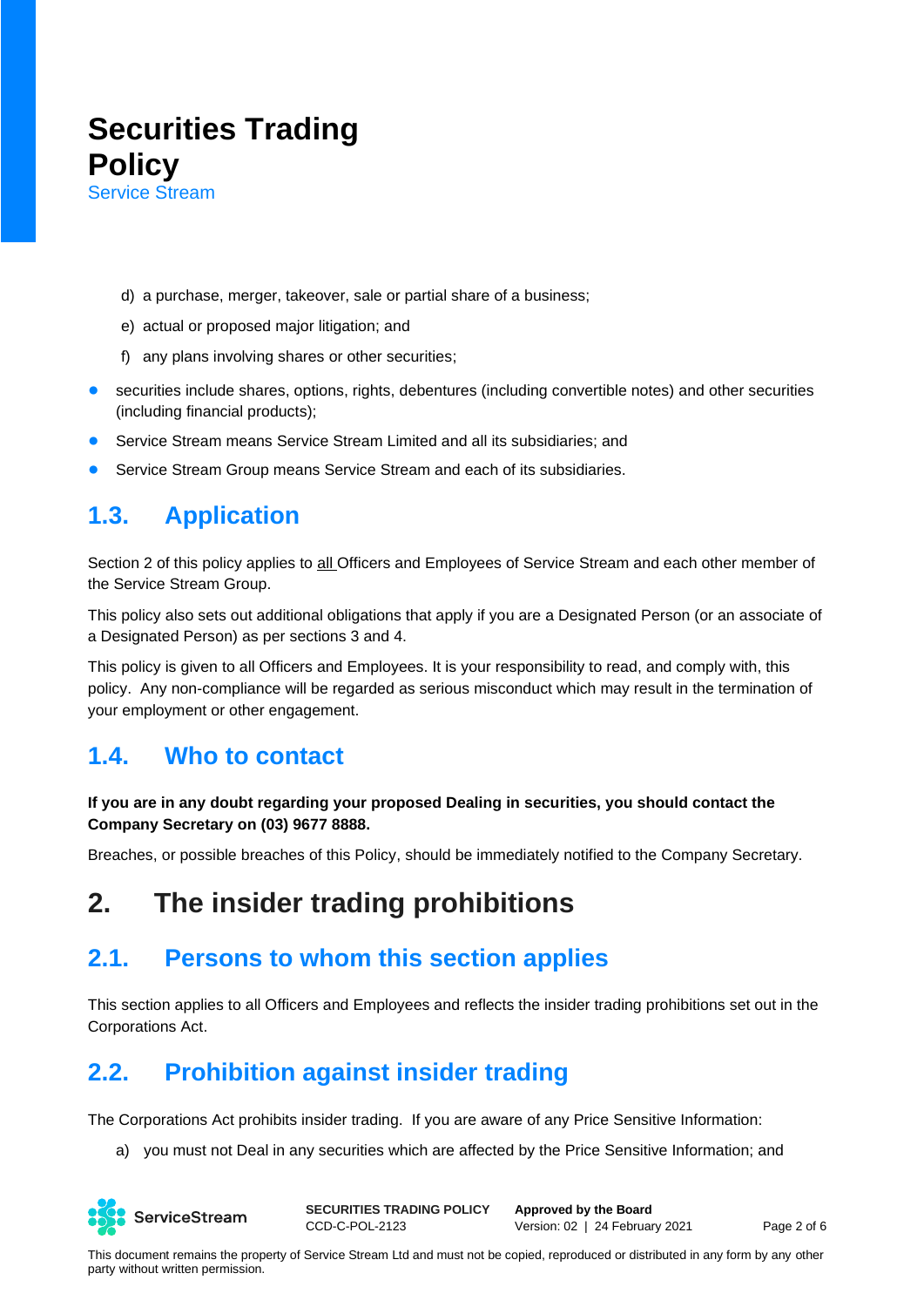- b) you must not procure (or agree to procure) another person to Deal in those securities; and
- c) you must not directly or indirectly communicate the Price Sensitive Information, or cause the Price Sensitive Information to be communicated, to any other person who would be likely to do any of the things referred to in paragraphs (1) or (2) above.

Price Sensitive Information need not relate to Service Stream. This means that you are also prohibited from dealing in the securities of an outside company if you are in possession of Price Sensitive Information concerning that outside company.

A breach of the insider trading laws would have serious consequences for you personally and for the Service Stream Group.

No permission from anyone in the Service Stream Group can absolve you of these prohibitions.

### **2.3. Relationship to the continuous disclosure regime**

The continuous disclosure regime under the ASX Listing Rules requires Service Stream to immediately notify the ASX about any price sensitive information concerning Service Stream once it becomes aware of the information, subject to limited exceptions.

Given the exceptions, there are circumstances in which disclosure of Price Sensitive Information concerning Service Stream will not be required, and people who are aware of the information would breach the insider trading prohibition if they dealt in Service Stream securities before the information had been released to the ASX.

# **3. When may a Designated Person Deal in Service Stream securities?**

Designated Persons may only Deal in Service Stream securities if:

- a) the Dealing is outside a Closed Period (refer section 4.2), or is an exempt transaction in accordance with section 4.6, or you have obtained clearance for the Dealing in accordance with section 4.7;
- b) you have obtained the relevant permission to trade in accordance with section 4.8; and
- c) you do not possess any Price Sensitive Information affecting the relevant securities (refer section 2.2).



**SECURITIES TRADING POLICY** CCD-C-POL-2123

**Approved by the Board** Version: 02 | 24 February 2021 Page 3 of 6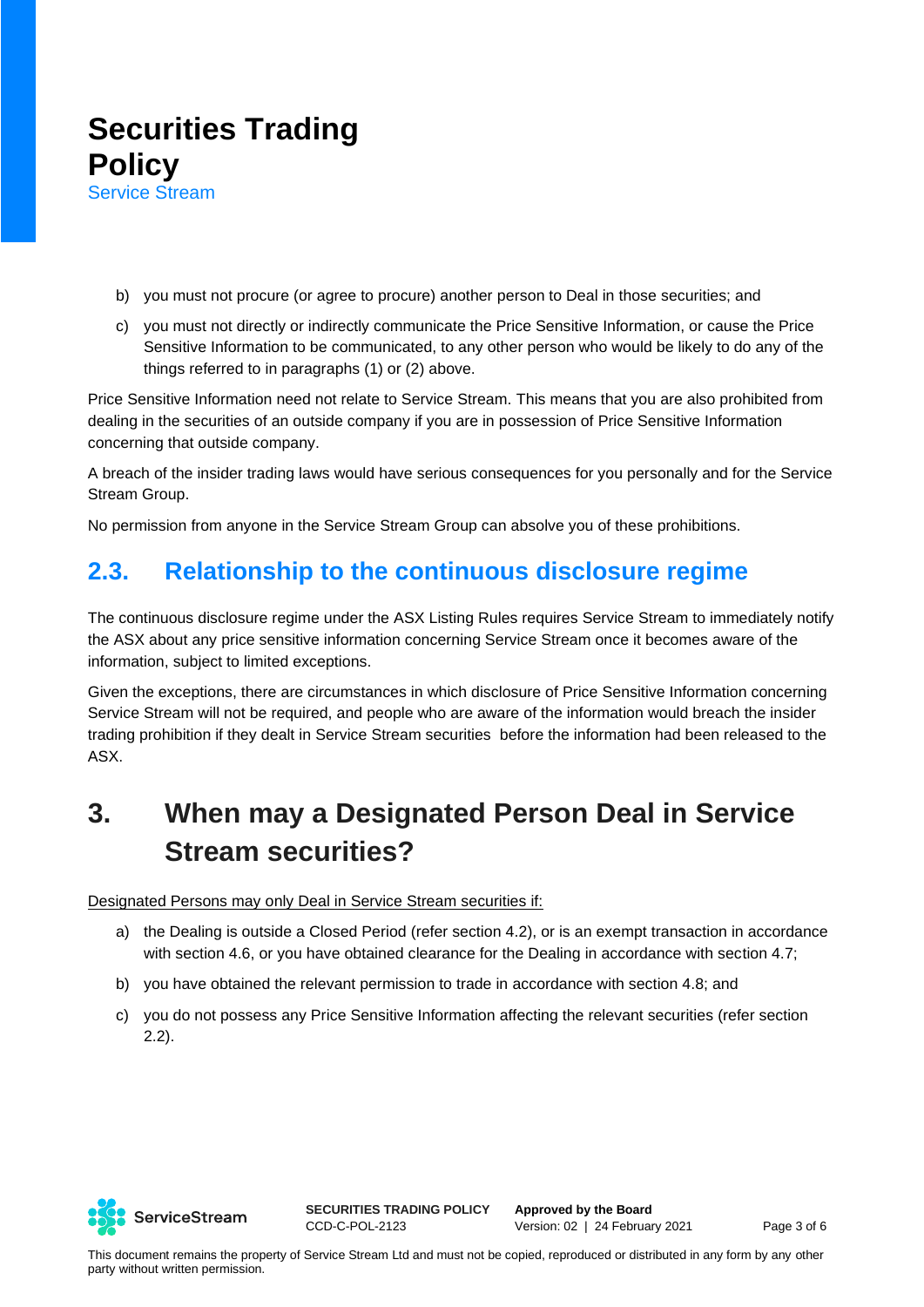# **4. Additional restrictions that apply to Designated Persons**

### **4.1. Persons to whom this section applies**

If you are a Designated Person, you must comply with the specific restrictions set out in this section 4 in addition to the obligations above.

### **4.2. Closed Periods**

There are certain fixed periods (**Closed Periods**) when information about the financial position or performance of Service Stream is being finalised for release to ASX, during which Dealing in Service Stream securities by Designated Persons will generally be prohibited.

A Closed Period is each period starting on **15 December** or **15 June** and ending 24 hours after the financial results of Service Stream for the half-year or full-year (as the case may be) are released to ASX.

In addition, the Board may notify Designated Persons that any additional period is also a Closed Period. This may occur, for example, because Service Stream is considering matters which are subject to an exception to the continuous disclosure rules.

Designated Persons and their associates are prohibited from Dealing in Service Stream securities during a Closed Period.

### **4.3. Associates**

Designated Persons must take reasonable steps to also ensure that their associates do not Deal in any Service Stream securities when the Designated Person is prohibited from doing so (e.g., during Closed Periods). Designated Persons must also take reasonable steps to ensure that their associates are aware of the requirements under this policy.

Your **associates** include:

- a) immediate family members (e.g. spouse, de facto partner, dependent children or parents); and
- b) companies, trusts, superannuation funds and other entities you control.

**Reasonable steps** means the efforts or actions that a reasonable person in the Designated Persons position would use to comply with its obligation under this policy.



**SECURITIES TRADING POLICY** CCD-C-POL-2123

**Approved by the Board** Version: 02 | 24 February 2021 Page 4 of 6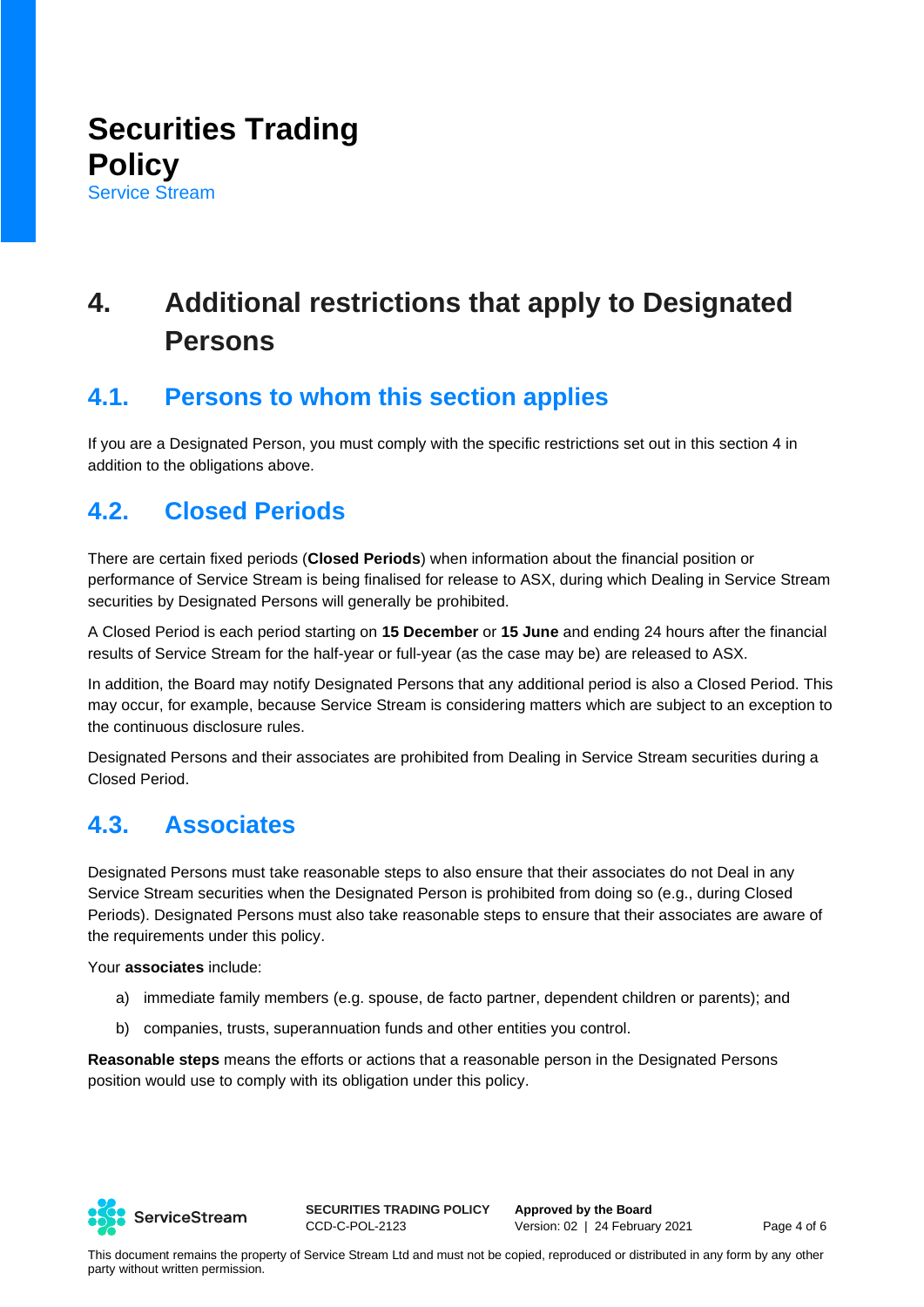### **4.4. Margin loans**

Designated Persons are prohibited from entering into or maintaining margin loan arrangements over Service Stream securities due to the risk of forced sale of those securities, in breach of this policy.

### **4.5. No short selling, stock lending or hedging**

Designated Persons are prohibited from entering into agreements or other arrangements:

- a) to speculative trade or buy and sell shares on a short-term basis;
- b) to short sell Service Stream securities;
- c) for stock lending in relation to Service Stream securities; or
- d) to hedge their existing holdings of or entitlements to Service Stream securities.

These prohibitions also include derivatives on the Service Stream securities.

### **4.6. Exempt transactions**

There may be instances of transactions being allowed under this section even if they occur during a Closed Period. Where this is the case, the Chairman will notify the relevant Officers and Employees.

### **4.7. Clearance**

A Designated Person may request a clearance to allow the Designated Person (or their associate) to Deal in Service Stream securities when they would otherwise be prohibited from doing so. A clearance will only be granted where:

- a) the Designated Person is experiencing severe personal hardship or another exceptional circumstance; and
- b) the Designated Person is not in possession of any Price Sensitive Information affecting the relevant Service Stream securities.
- c) A request for clearance must:
- d) be in writing and signed by the Designated Person;
- e) set out details of the circumstance warranting the clearance;
- f) set out details of the proposed Dealing in Service Stream securities, including its type (e.g. whether sale or purchase), the number and class of Service Stream securities, the circumstances of the proposed Dealing (e.g. whether by the Designated Person on ASX or between associates) and the likely date or dates of the proposed Dealing; and



**SECURITIES TRADING POLICY** CCD-C-POL-2123

**Approved by the Board** Version: 02 | 24 February 2021 Page 5 of 6